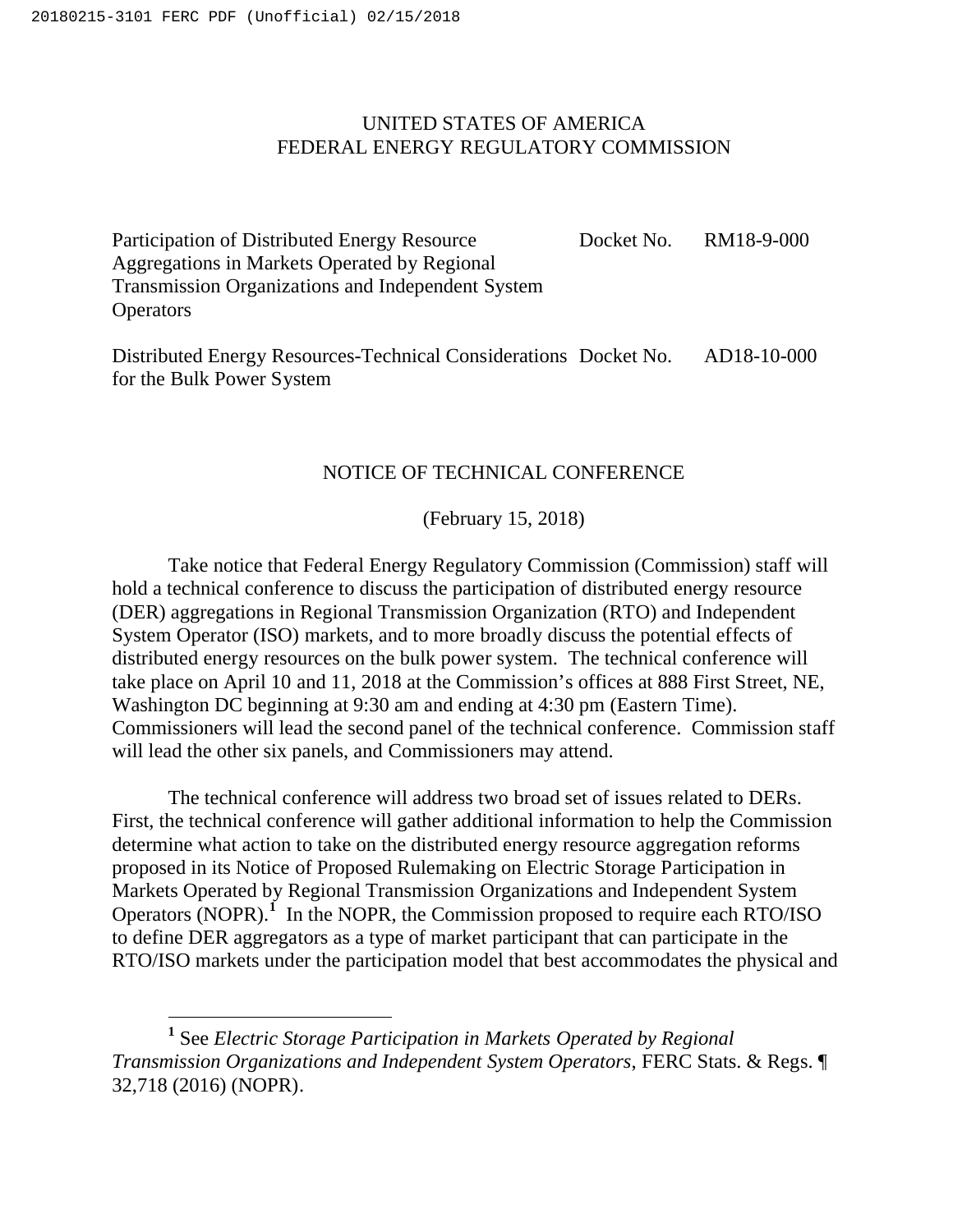operational characteristics of its DER aggregation.**<sup>2</sup>** As discussed in the Final Rule issued concurrently with this Notice, the Commission is taking no further action in Docket No. RM16-23-000 regarding the proposed DER aggregation reforms.<sup>3</sup> Instead, the Commission will continue to explore the proposed distributed energy resource aggregation reforms under Docket No. RM18-9-000. All comments previously filed in response to the NOPR in Docket No. RM16-23-000 will be incorporated by reference into Docket No. RM18-9-000, and any further comments regarding the proposed distributed energy resource aggregation reforms, including discussion of those reforms during this technical conference, should be filed henceforth in Docket No. RM18-9-000.<sup>4</sup> Second, the technical conference will explore issues related to the potential effects of DERs on the bulk power system.

Attached to this Notice is a description of the seven panels that will be conducted at the technical conference**.** 

Further details of this conference will be provided in a supplemental notice.

Those wishing to participate in this conference should submit a nomination form online by 5:00 p.m. on March 15, 2018 at: https://www.ferc.gov/whatsnew/registration/04-10-18-speaker-form.asp.

All interested persons may attend the conference, and registration is not required. However, in-person attendees are encouraged to register on-line by April 3, 2018 at: https://www.ferc.gov/whats-new/registration/04-10-18-form.asp. In-person attendees should allow time to pass through building security procedures before the 9:30 a.m. start time of the technical conference.

The Commission will transcribe and webcast this conference. Transcripts will be available immediately for a fee from Ace Reporting (202-347-3700). A link to the webcast of this event will be available in the Commission Calendar of Events at www.ferc.gov. The Capitol Connection provides technical support for the webcasts and offers the option of listening to the conference via phone-bridge for a fee. For additional information, visit www.CapitolConnection.org or call (703) 993-3100.

**<sup>2</sup>** *Id*. P 1.

**<sup>3</sup>** See *Electric Storage Participation in Markets Operated by Regional Transmission Organizations and Independent System Operators*, Final Rule, 162 FERC 61,127, Notice of Proposed Rulemaking, FERC Stats. & Regs. ¶ 32,718.

<sup>4</sup> Further comments regarding the proposed distributed energy resource aggregation reforms should no longer be filed in Docket No. RM16-23-000.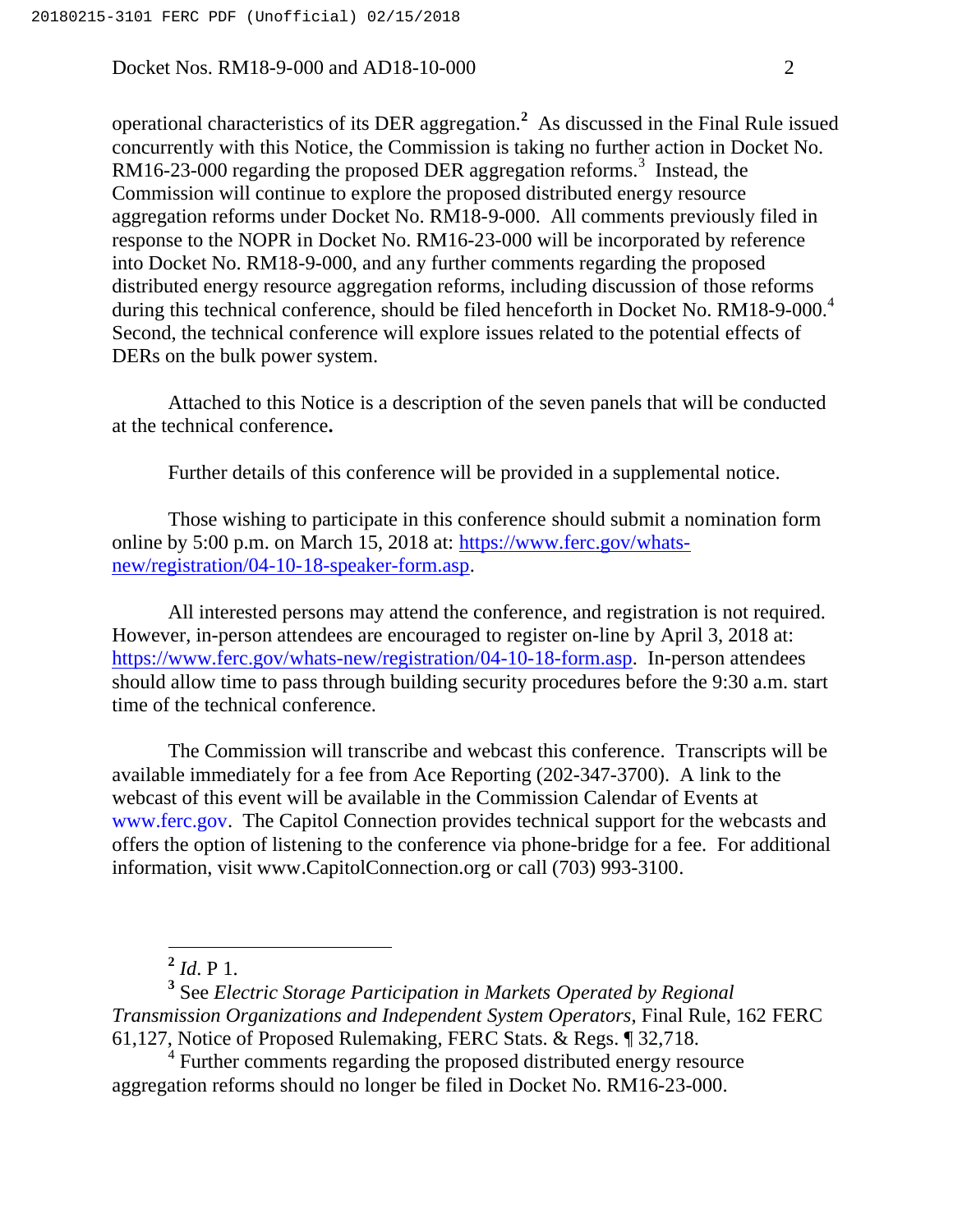Commission conferences are accessible under section 508 of the Rehabilitation Act of 1973. For accessibility accommodations please send an email to accessibility@ferc.gov or call toll free 1-866-208-3372 (voice) or 202-208-8659 (TTY), or send a fax to 202-208-2106 with the required accommodations.

For more information about this technical conference, please contact David Kathan at (202) 502-6404, david.kathan@ferc.gov, or Louise Nutter at (202) 502-8175, louise.nutter@ferc.gov. For information related to logistics, please contact Sarah McKinley at (202) 502-8368, sarah.mckinley@ferc.gov.

> Nathaniel J. Davis, Sr., Deputy Secretary.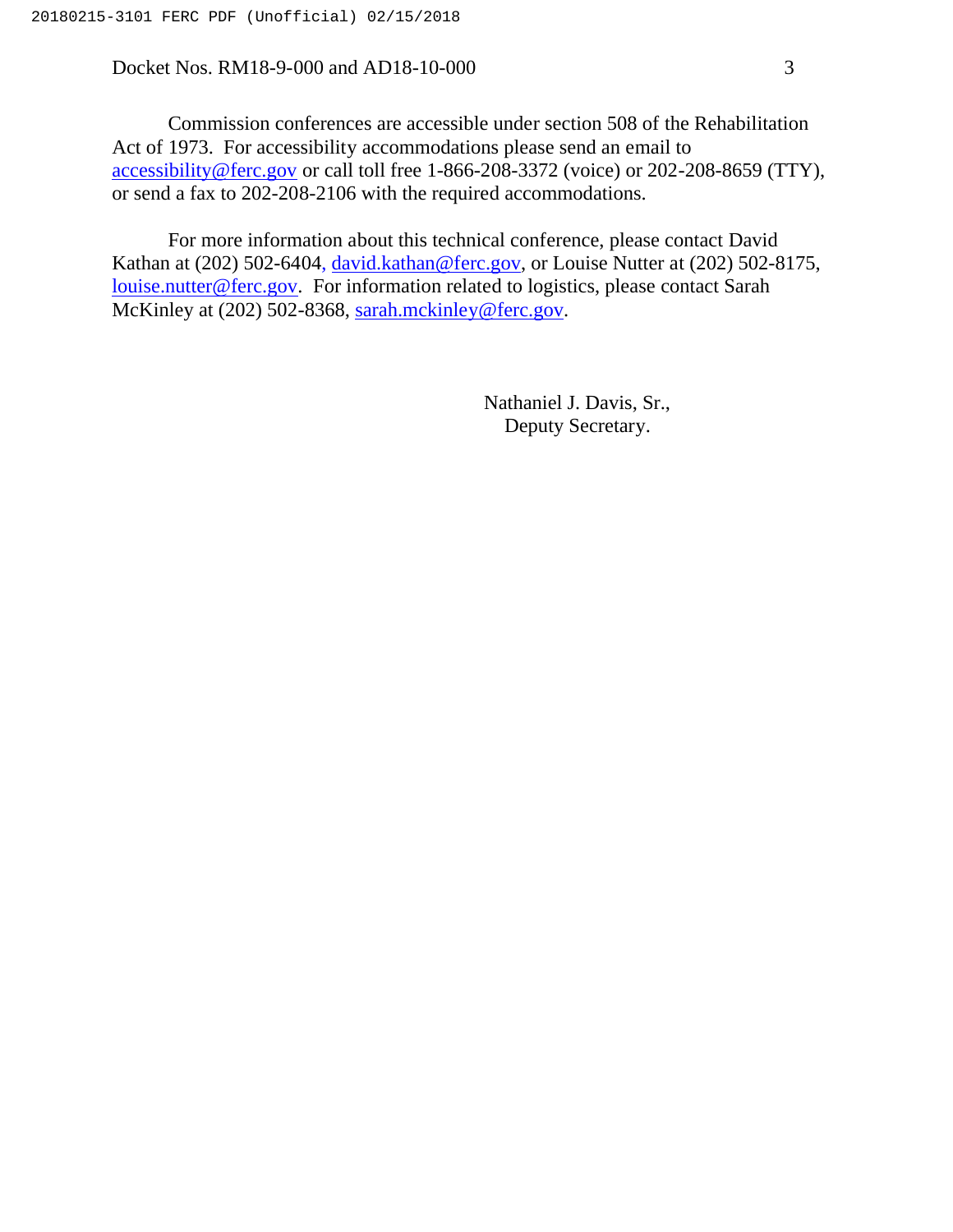### **Distributed Energy Resources Technical Conference**

## **Docket Nos. RM18-9-000 and AD18-10-000 April 10 and 11, 2018**

## **Tuesday, April 10, 2018**

The purpose of this technical conference is to gather additional information to help the Commission determine what action to take on the distributed energy resource (DER) aggregation reforms proposed in the Commission's Notice of Proposed Rulemaking on Electric Storage Participation in Markets Operated by Regional Transmission Organizations and Independent System Operators (NOPR), and to explore issues related to the potential effects of DERs on the bulk power system. Panels 1 and 3 on the first day focus on specific NOPR proposals that relate to DER participation and compensation. Panel 2 will provide a forum for Commissioners to discuss DER aggregation with a panel of state and local regulators. During the second day of the technical conference, operational issues associated with DER data, modeling, and coordination will be examined.

#### **Panel 1: Economic Dispatch, Pricing, and Settlement of DER Aggregations**

The objective of this panel is to discuss the integration of DER aggregations into the modeling, clearing, dispatch, and settlement mechanisms of RTOs and ISOs as considered in the NOPR. The NOPR proposed to require each RTO/ISO to revise its tariff to remove barriers to the participation of DER aggregations in its markets by, among other measures, establishing locational requirements for DER aggregations that are as geographically broad as technically feasible.**<sup>1</sup>** The NOPR also addressed the use of distribution factors**<sup>2</sup>** and bidding parameters**<sup>3</sup>** for DER aggregations. In consideration of comments received in response to the NOPR, staff seeks additional information about how DER aggregations could locate across more than one pricing node. Staff would also

 $\overline{a}$ 

**<sup>3</sup>** The Commission sought comment on whether bidding parameters in addition to those already incorporated into existing participation models may be necessary to adequately characterize the physical or operational characteristics of DER aggregations. *Id*. P 144.

**<sup>1</sup>** NOPR at P 139.

**<sup>2</sup>** The Commission proposed to require each RTO/ISO to revise its tariff to include the requirement that DER aggregators  $(1)$  provide default distribution factors when they register their DER aggregation and (2) update those distribution factors if necessary when they submit offers to sell or bids to buy into the organized wholesale electric markets. *Id*. P 143.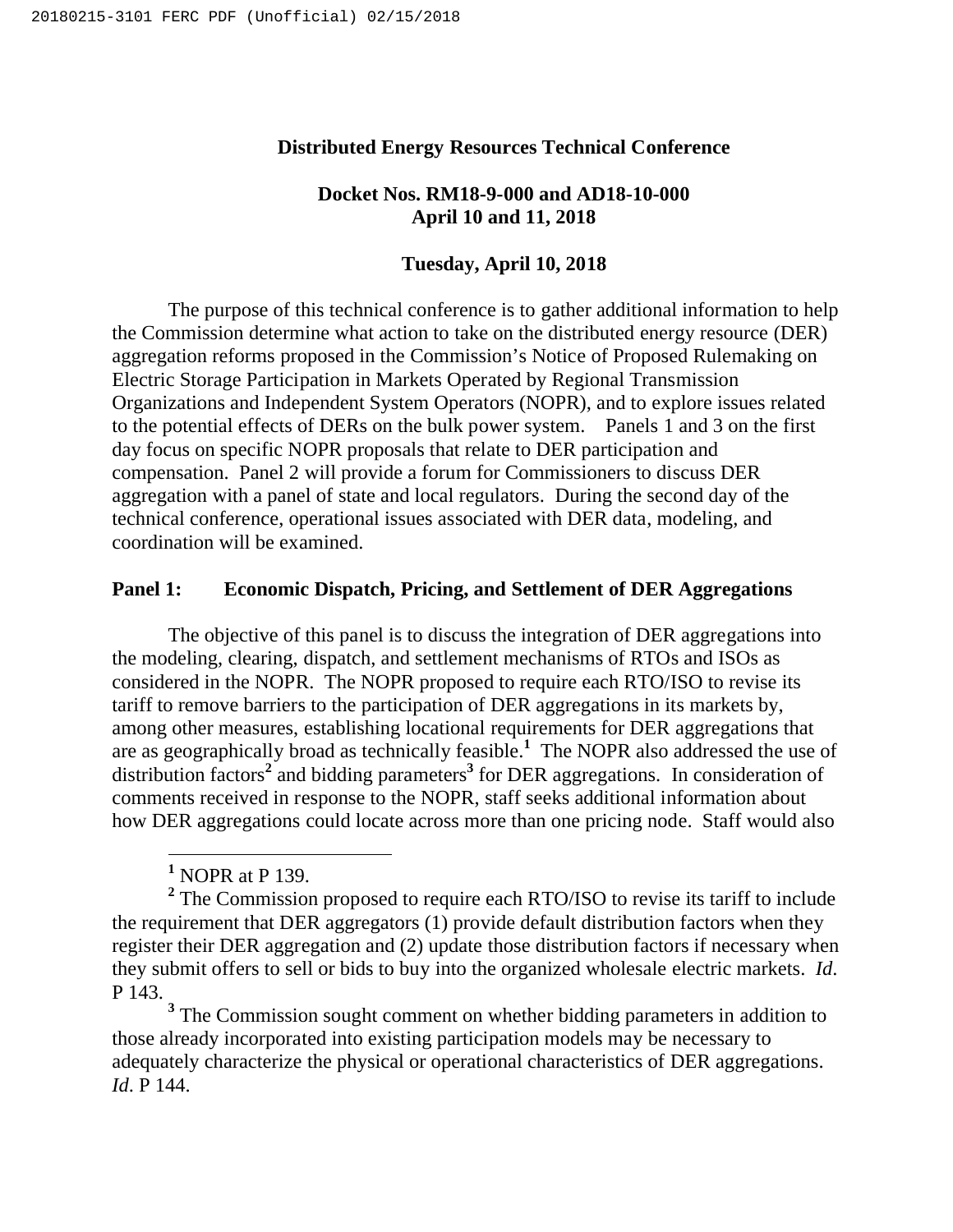like additional information about bidding parameters or other potential mechanisms needed to represent the physical and operational characteristics of DER aggregations in RTO/ISO markets. In particular, Commission staff expects to explore the following questions:

- Acknowledging that some RTOs/ISOs already allow aggregations across multiple pricing nodes, what approaches are available to ensure that the dispatch of a multinode DER aggregation does not exacerbate a transmission constraint?
- Because transmission constraints change over time, would the ability of a multinode DER aggregation to participate in an RTO/ISO market need to be revisited as system topology changes?
- Do multi-node DER aggregations present any special considerations for the reliability of the transmission system that do not arise from other market participants? How could these concerns be resolved?
- What types of modifications would need to be made to the modeling and dispatch software, communications platforms, and automation tools necessary to enable reliable and efficient system dispatch for multi-node DER aggregations? How long would it take for these changes to be implemented?
- If the Commission requires the RTOs/ISOs to allow multi-node DER aggregations to participate in their markets, how should a DER aggregation located across multiple pricing nodes be settled for the services that it provides? One approach to settling a multi-node DER aggregation could be to pay it the weighted average locational marginal price (LMP) across the nodes at which it is located. What are the advantages and disadvantages of this approach? Are there other approaches that should be considered?
- The NOPR considered the use of "distribution factors" to account for the expected response of DER aggregations from multiple nodes. Are there other characteristics of DER aggregations that may not be accommodated by existing bidding parameters in the RTOs/ISOs? If so, what are they? Would new bidding parameters be necessary? If so, what are they?

# **Panel 2: Discussion of Operational Implications of DER Aggregation with State and Local Regulators**

This panel will provide a forum for Commissioners to discuss the NOPR's DER aggregation proposals with state and local regulators. The discussion will provide an opportunity for state and local regulators to provide their perspectives and concerns about the operational effects that DER participation in the wholesale market could have on facilities they regulate. In particular, Commissioners expect to explore the following questions: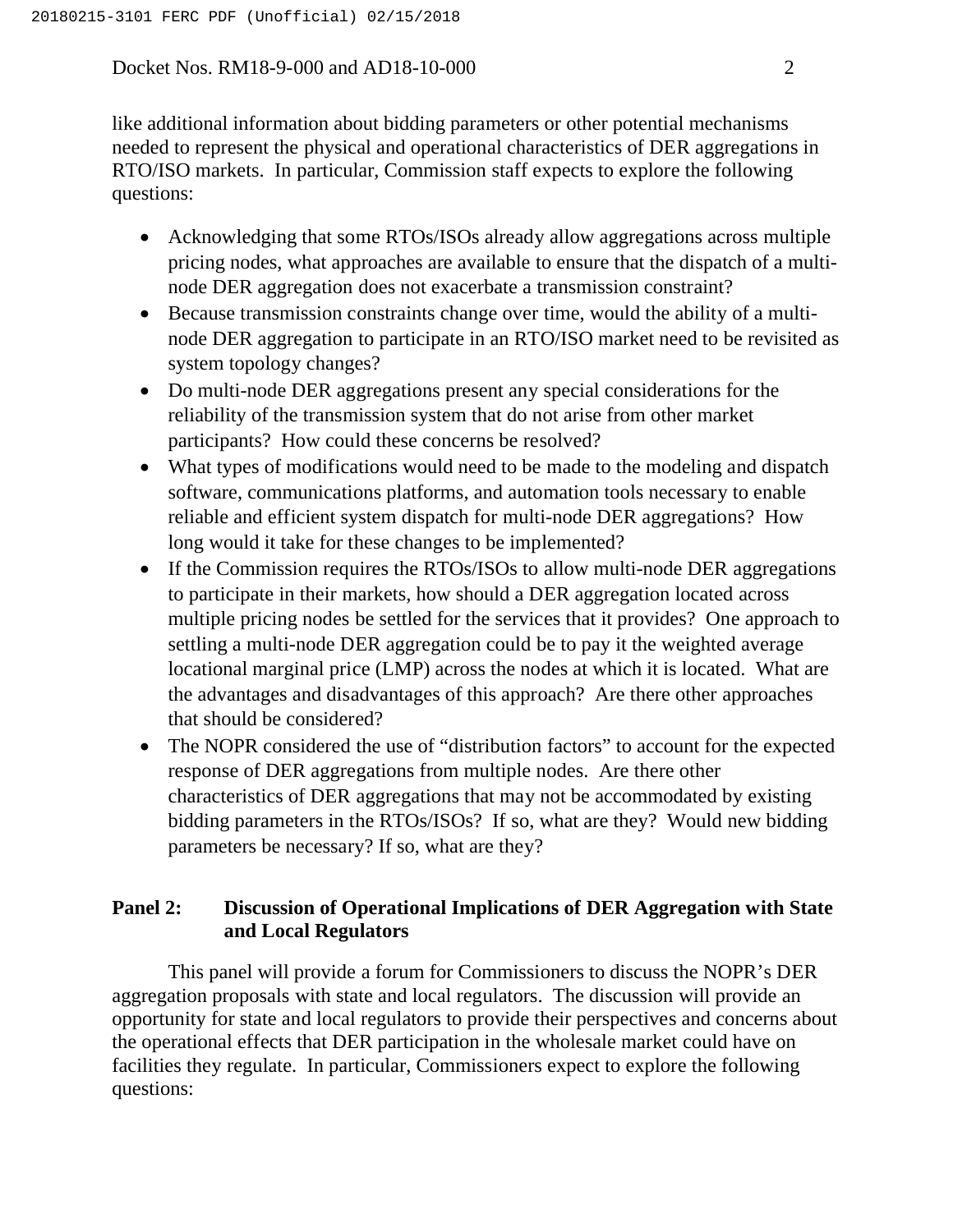- What are the potential positive or negative operational impacts (e.g., safety, reliability, and dispatch) that DER participation in the wholesale market could have on facilities regulated by state and local authorities? How should the costs associated with monitoring and addressing such potential impacts on the distribution grid caused by the NOPR proposal be addressed, and fairly allocated? Are existing retail rate structures able to allocate costs to DER aggregations that utilize the distribution systems, and if not, what modifications or coordination are feasible?
- Do state and local authorities have operational concerns with a DER aggregation participating in both wholesale and retail markets? If so, what, if any, coordination protocols between states or local regulators and regional markets would be required to facilitate DER aggregations' participation in both retail and wholesale markets? Could the use of appropriate metering and telemetry address the ability to distinguish between markets and services, and prevent double compensation for the same services? What is the role of state and local regulators in monitoring and regulating the potential for such double compensation? How should regional flexibility be accommodated?
- What entities should be included in the coordination processes used to facilitate the participation of DER aggregations in Regional Transmission Organization (RTO) and Independent System Operator (ISO) markets? Should state and local regulatory authorities play an active role in these coordination processes? Is there a need to modify existing RTO/ISO protocols or develop new protocols to accommodate state participation in this coordination? What should be the role of state and local regulators in the NOPR's proposed distribution utility review of DER aggregation registrations?
- Does the proposed use of market participation agreements address state and local regulator concerns about the role of distribution utilities in the coordination and registration of DERs in aggregations? Are the proposed provisions in the market participation agreements that require that DER aggregators attest that they are compliant with the tariffs and operation procedures of distribution utilities and state and local regulators sufficient to address such concerns?
- What are the proper protections and policies to ensure that DER aggregations participating in wholesale markets will not negatively affect efficient outcomes in the distribution system?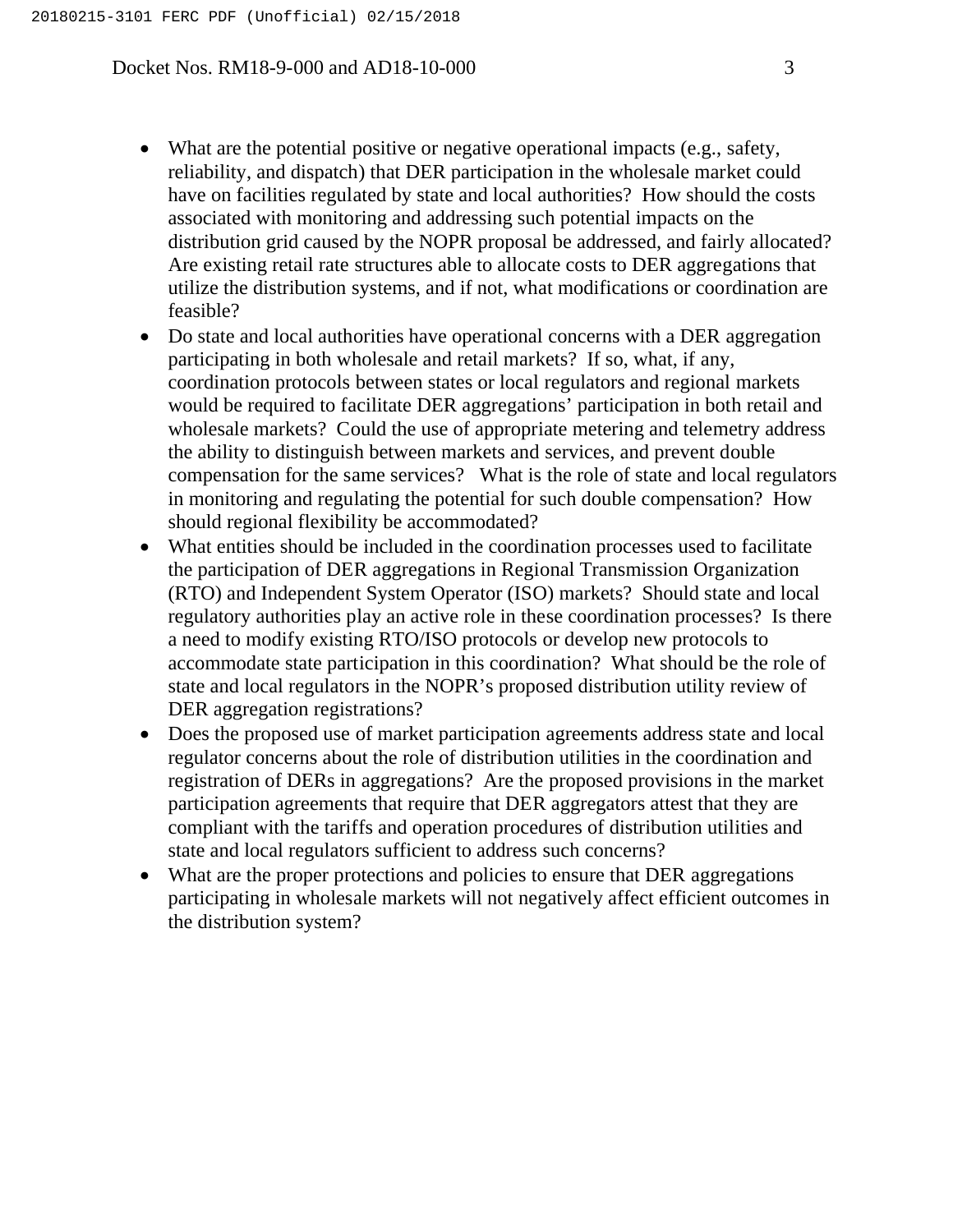## **Panel 3: Participation of DERs in RTO/ISO Markets**

DERs can both sell services into the RTO/ISO markets and participate in retail compensation programs. To ensure that that there is no duplication of compensation for the same service, in the NOPR the Commission proposed that individual DERs participating in one or more retail compensation programs, such as net metering or another RTO/ISO market participation program, will not be eligible to participate in the RTO/ISO markets as part of a DER aggregation.<sup>4</sup> This panel will explore potential solutions to challenges associated with DER aggregations that provide multiple services, including ways to avoid duplication of compensation for their services in the RTO/ISO markets, potential ways for the RTOs/ISOs to place appropriate restrictions on the services they can provide, and procedures to ensure that DERs are not accounted for in ways that affect efficient outcomes in the RTO/ISO markets. In particular, Commission staff expects to explore the following questions:

- Given the variety of wholesale and retail services, is it possible to universally characterize a set of wholesale and retail services as the "same service"? If so, how could the Commission prohibit a DER from providing the same service to the wholesale market as it provides in a retail compensation program?
- In Order No. 719, the Commission stated that "[a]n RTO or ISO may place appropriate restrictions on any customer's participation in an [aggregation of retail customers]-aggregated demand response bid to avoid counting the same demand response resource more than once.<sup>55</sup> How have the RTOs/ISOs effectuated this requirement or otherwise ensured that demand response participating in their markets is not being double counted? What would be the advantages and disadvantages of taking this approach for DER aggregations instead of the approach proposed in the NOPR for preventing double compensation for the same service?
- What other options besides the NOPR's proposed limits on dual participation exist to address issues associated with the participation of DERs or DER aggregations in one or more retail compensation programs or another wholesale market participation program at the same time as it participates in a wholesale DER aggregation? Is there a way to coordinate DER participation in multiple markets or compensation programs? Is a possible solution having a targeted prohibition,

**<sup>4</sup>** *Id*. P 134.

**<sup>5</sup>** *Wholesale Competition in Regions with Organized Electric Markets*, Order No. 719, FERC Stats. & Regs. ¶ 31,281, at P 158 (2008), *order on reh'g*, Order No. 719-A, FERC Stats. & Regs. ¶ 31,292 (2009), *order on reh'g*, Order No. 719-B, 129 FERC ¶ 61,252 (2009).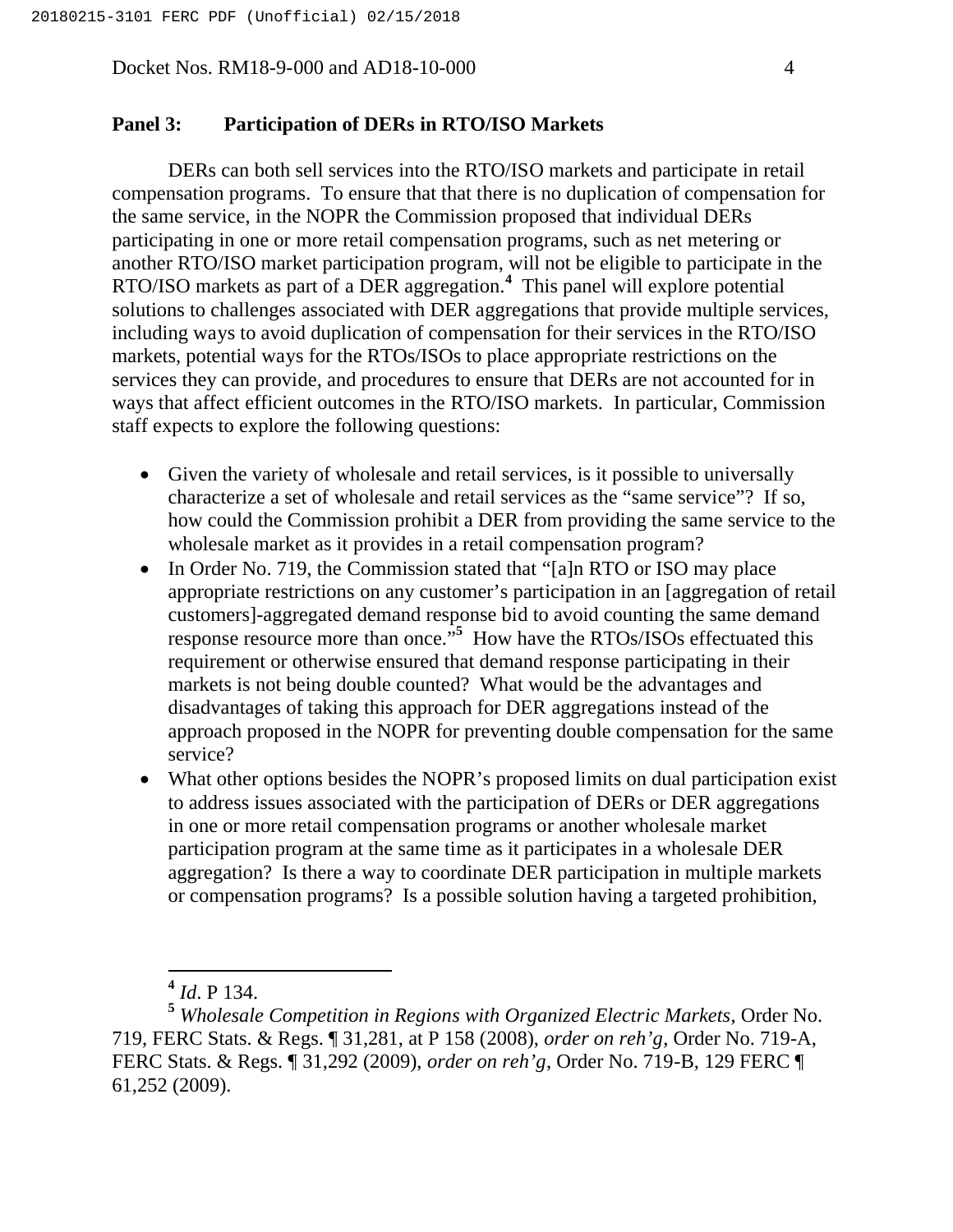such as the limitation placed on net-metered resources in CAISO?**<sup>6</sup>** Are there other means?

#### **Wednesday, April 11, 2018**

#### **Panel 4: Collection and Availability of Data on DER Installations**

To plan and operate the bulk power system, it is important for transmission planners, transmission operators, and distribution utilities to collect and share validated data across the transmission-distribution interface. In September 2017, the North American Electric Reliability Corporation (NERC) published a Reliability Guideline on DER modeling (Guideline) that specified the minimum DER information needed by transmission planners and planning coordinators to assist in modeling and assessments.**<sup>7</sup>** The Guideline references the importance of static data (such as the capacity, capabilities, and location of a DER installation) for the entities involved in the planning of the bulk power system. This panel will focus on understanding the need for bulk power system planners and operators to have access to accurate data to plan and operate the bulk power system, explore the types of data that are needed, and assess the current state of DER data collection. The panel will also address regional DER penetration levels and any potential effects of inaccurate long-term DER forecasting. A Commission Staff DER Technical Report is being issued concurrently with this Notice to provide a common foundation for the topics raised in this panel. For this panel, Commission staff expects to explore the following questions:

- What type of information do bulk power system planners and operators need regarding DER installations within their footprint to plan and operate the bulk power system? Would it be sufficient for distribution utilities to provide aggregate information about the penetration of DERs below certain points on the transmission-distribution interface? If greater granularity is needed, what level of detail would be sufficient? Is validation of the submitted data possible using data available?
- What, if any, data on DER installations is currently collected, and by whom is it collected? Do procedures and appropriate agreements exist to share this data with affected bulk power system entities (i.e., those entities responsible for the reliable

**<sup>6</sup>** *See* CAISO Tariff, § 4.17.3(d).

**<sup>7</sup>** *See* NERC Distributed Energy Resource Modeling Reliability Guideline, at 5 (Sept. 2017), available at

http://www.nerc.com/comm/PC\_Reliability\_Guidelines\_DL/Reliability\_Guideline -DER Modeling Parameters - 2017-08-18 - FINAL.pdf.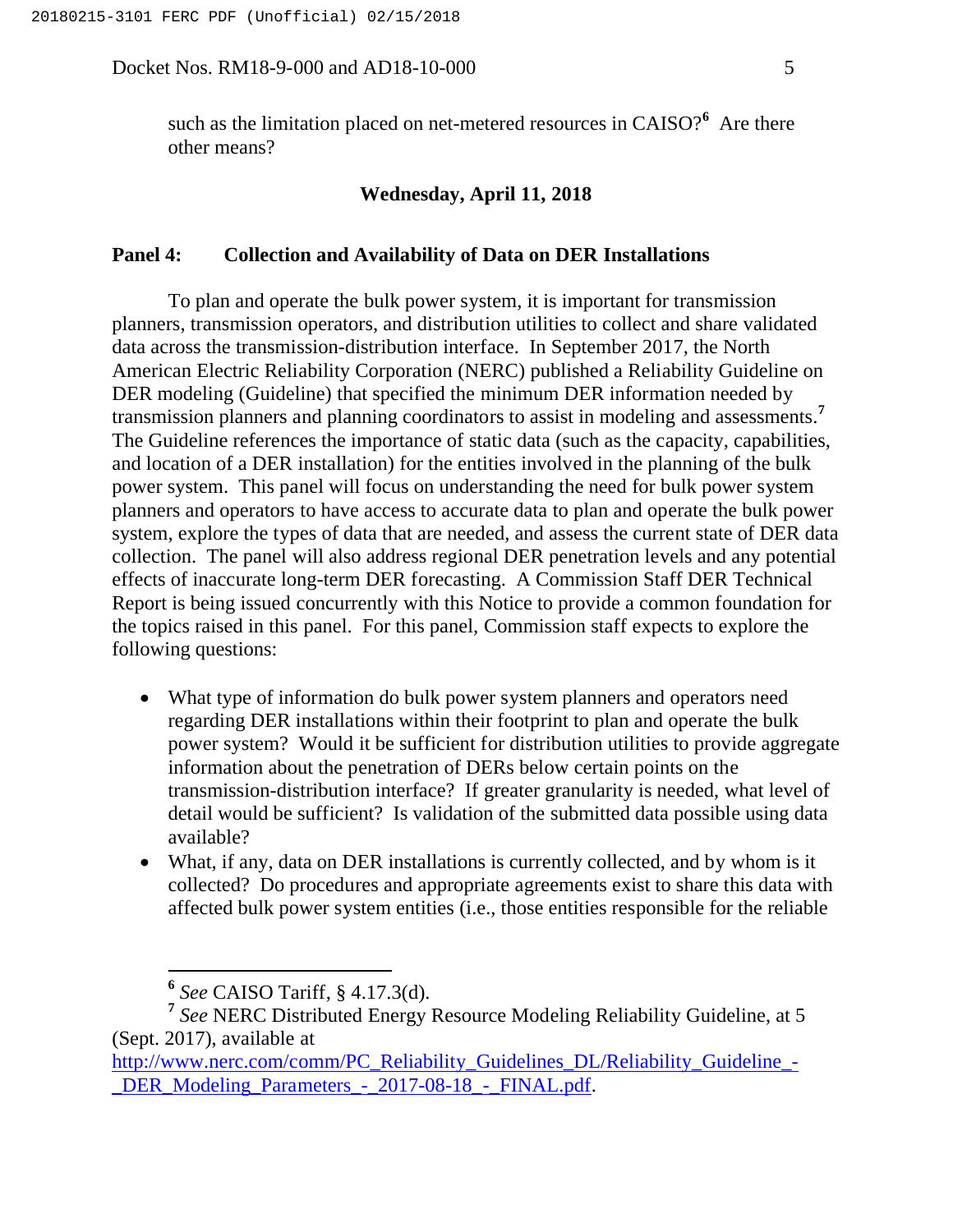operation of the bulk power system or for modeling and planning for a reliable bulk power system)? Is there variation by entity or region?

- At various DER penetration levels, what planning and operations impacts do you observe? Do balancing authorities with significant growth in DERs experience the need to address bulk power system reliability and operational considerations at certain DER penetration levels? What are they? Is the MW level of DER penetration the most important factor in whether DERs cause planning and operational impacts, or do certain characteristics of installed DERs affect the system operator's analysis? Is the point at which DER penetration causes bulk power system reliability and operational impacts the point at which it becomes necessary for distribution utilities to provide information on DERs to the bulk power system operator, or is there some other threshold that could trigger a need for sharing this information? How much might the answer to these questions vary on a regional basis, and what factors may contribute to this variance?
- How are long-term projections for DER penetrations developed? Are these projections currently included in related forecasting efforts? Do system operators study the potential effects of future DER growth to assess changing infrastructure and planning needs at different penetration levels?
- What are the effects on the bulk power system if long-term forecasts of DER growth are inaccurate? Are these effects within current planning horizons? Are changes in the expected growth of DERs incorporated into ongoing planning efforts?
- How are DERs incorporated into production cost modeling studies? Do current tools allow for assessment of forecasting variations and their effects?
- Noting that participation in the RTO/ISO markets by DER aggregators may provide more information to the RTOs/ISOs about DERs than would otherwise be available, should any specific information about DER aggregations or the individual DERs in them be required from aggregators to ensure proper planning and operation of the bulk power system?
- Do the RTOs/ISOs need any directly metered data about the operations of DER aggregations to ensure proper planning and operation of the bulk power system?

## **Panel 5: Incorporating DERs in Modeling, Planning and Operations Studies**

Bulk power system planners and operators must select methods to feasibly model DERs at the bulk power system level with sufficient granularity to ensure accurate results. The chosen methodology for grouping DERs at the bulk power system level could affect planners' ability to predict system behavior following events, or to identify a need for different operating procedures under changing system conditions. Further, the operation of DERs can affect both bulk power systems and distribution facilities in unintended ways, suggesting that new tools to model the transmission and distribution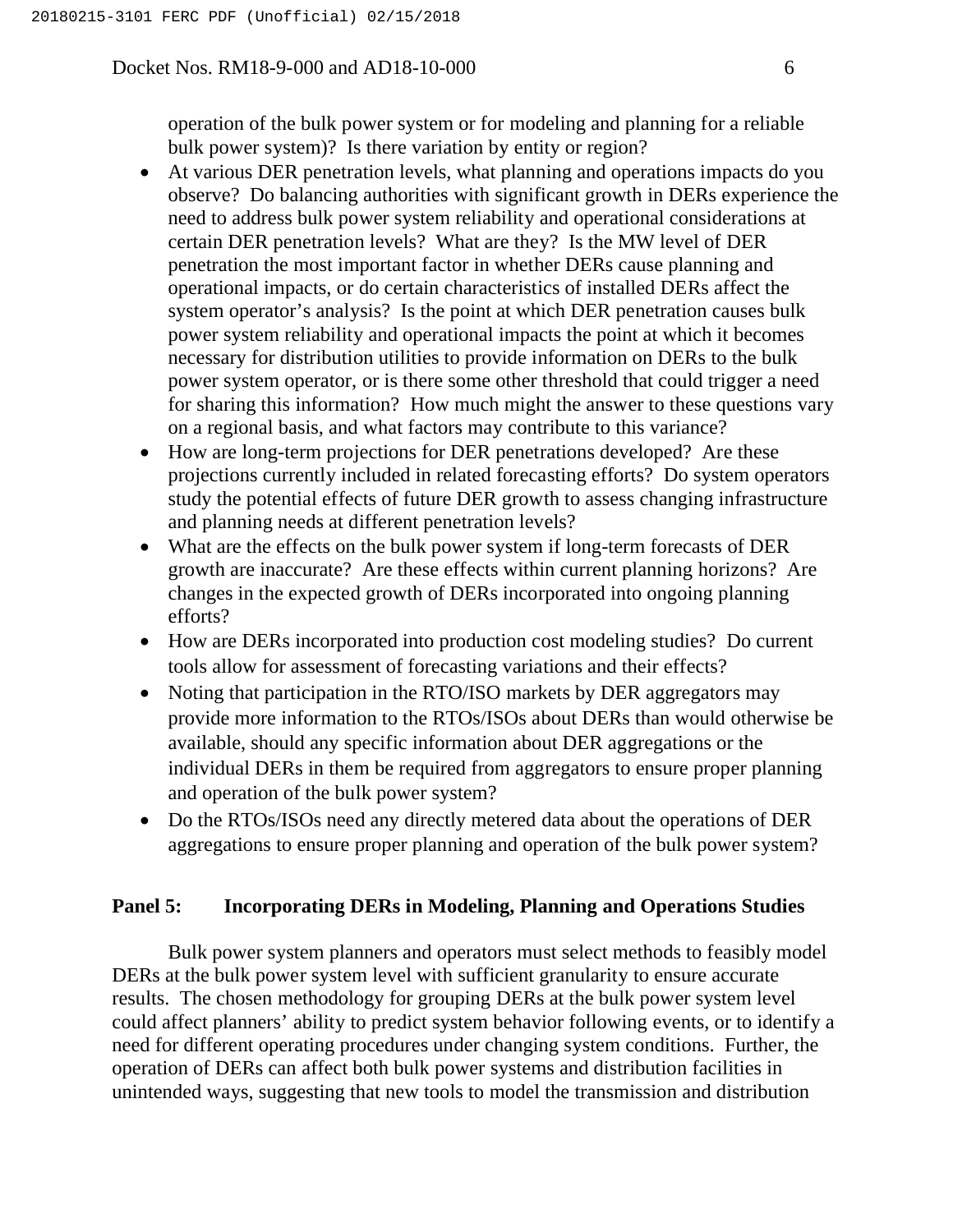interface may be needed. Staff is also aware of ongoing work in this area, for example efforts at NERC, national labs and other groups, to evaluate options for studies in these areas, which could also inform future work. This panel will focus on the incorporation of DERs into different types of planning and operational studies, including options for modeling DERs and the methodology for the inclusion of DERs in larger regional models. The Commission Staff DER Technical Report issued concurrently with this Notice is intended to provide a common foundation for the topics raised in this panel. For this panel, Commission staff expects to explore the following questions:

- What are current and best practices for modeling DERs in different types of planning, operations, and production cost studies? Are options available for modeling the interactions between the transmission and distribution systems?
- To what extent are capabilities and performance of DERs currently modeled? Do current modeling tools provide features needed to model these capabilities?
- What methods, such as net load, composite load models, detailed models or others, are currently used in power flow and dynamic models to represent groups of DERs at the bulk power system level? Would more detailed models of DERs at the bulk power system level provide better visibility and enable more accurate assessment of their impacts on system conditions? Does the appropriate method for grouping DERs vary by penetration level?
- Do current contingency studies include the outage of DER facilities, and if they are considered, how is the contingency size chosen? At what penetration levels or under what system conditions could including DER outages be beneficial? Are DERs accounted for in calculations for Under Frequency Load Shedding and related studies?
- What methods are used to calculate capacity needed for balancing supply and demand with large amount of solar DER (ramping and frequency control) and determining which resources can provide an appropriate response?

# **Panel 6: Coordination of DER Aggregations Participating in RTO/ISO Markets**

In the NOPR, the Commission proposed to require each RTO/ISO to revise its tariff to provide for coordination among itself, a DER aggregator, and the relevant distribution utility or utilities when a DER aggregator registers a new DER aggregation or modifies an existing DER aggregation.**<sup>8</sup>** The Commission proposed that this coordination would provide the relevant distribution utility or utilities with the opportunity to review the list of individual resources that are located on their distribution system that enroll in a DER aggregation before those resources may participate in

 $\overline{a}$ 

**<sup>8</sup>** NOPR at P 154.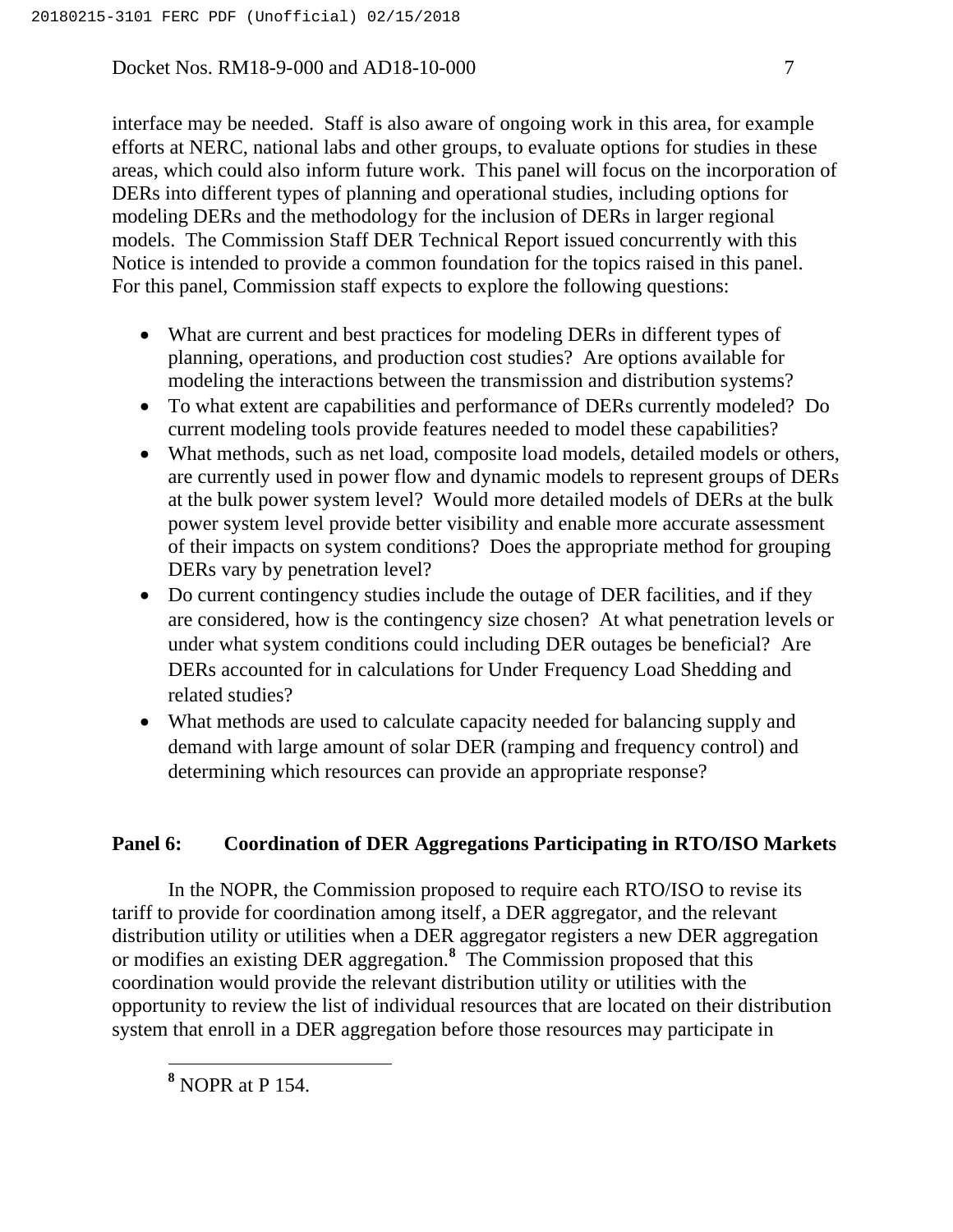Docket Nos. RM18-9-000 and AD18-10-000 8

RTO/ISO electric markets. This panel will examine the potential ways for RTOs/ISOs, distribution utilities, retail regulatory authorities, and DER aggregators to coordinate the integration of a DER aggregation into the RTO/ISO markets. In addition, because the use of grid architecture**<sup>9</sup>** can help identify the relationships among the entities involved in coordinating the integration of DER aggregations, this panel will also examine the potential architectural designs for the initial coordination processes from the point of view of the RTO/ISO markets. In particular, Commission staff expects to explore the following questions:

- If the Commission adopts its proposal to require the RTO/ISO to allow a distribution utility to review the list of individual resources that are located on their distribution system that enroll in a DER aggregation before those resources may participate in RTO/ISO electric markets, is it appropriate for distribution utilities to have a role in determining when the individual DERs may begin participation? Should the RTO/ISO tariff provide the distribution utility with the ability to provide either binding or non-binding input to the RTO/ISO? Should the RTO/ISO provide the distribution utility with a specific period of time in which to consult before DERs may begin participation? Should the Commission require the RTO/ISO to receive explicit consent from the distribution utility before a DER is included in a DER aggregation? Are there other approaches to coordinate with the distribution utility? What are the advantages and disadvantages of these approaches?
- Are new processes and protocols needed to ensure coordination among DER aggregators, distribution utilities, and RTOs/ISOs during registration of a new DER aggregations? How can the Commission ensure that any new processes and protocols occur in a way that provides adequate transparency to the interested parties and also occurs on a timely basis?
- Should there be a coordination agreement in place prior to the participation of DER aggregation in RTO/ISO markets? Who should be parties to this coordination agreement? How would the coordination agreement be enforced?
- What is the best approach for involving retail regulatory authorities in the registration of DER aggregations in the RTO/ISO markets?
- What types of grid architecture could support the integration of DER aggregations into the RTO/ISO markets? Knowing that a variety of grid architectures are being

**<sup>9</sup>** As an aid to thinking about the electric power grid, Pacific Northwest National Laboratory and others have coined the term "grid architecture," which they define as the application of network theory and control theory to a conceptual model of the electric power grid that defines its structure, behavior, and essential limits. *See, e.g.*, https://gridarchitecture.pnnl.gov/. Expanding upon this concept, some thinkers have begun discussing different types of "grid architecture," which presumably differ in structure, behavior or essential limits from current norms.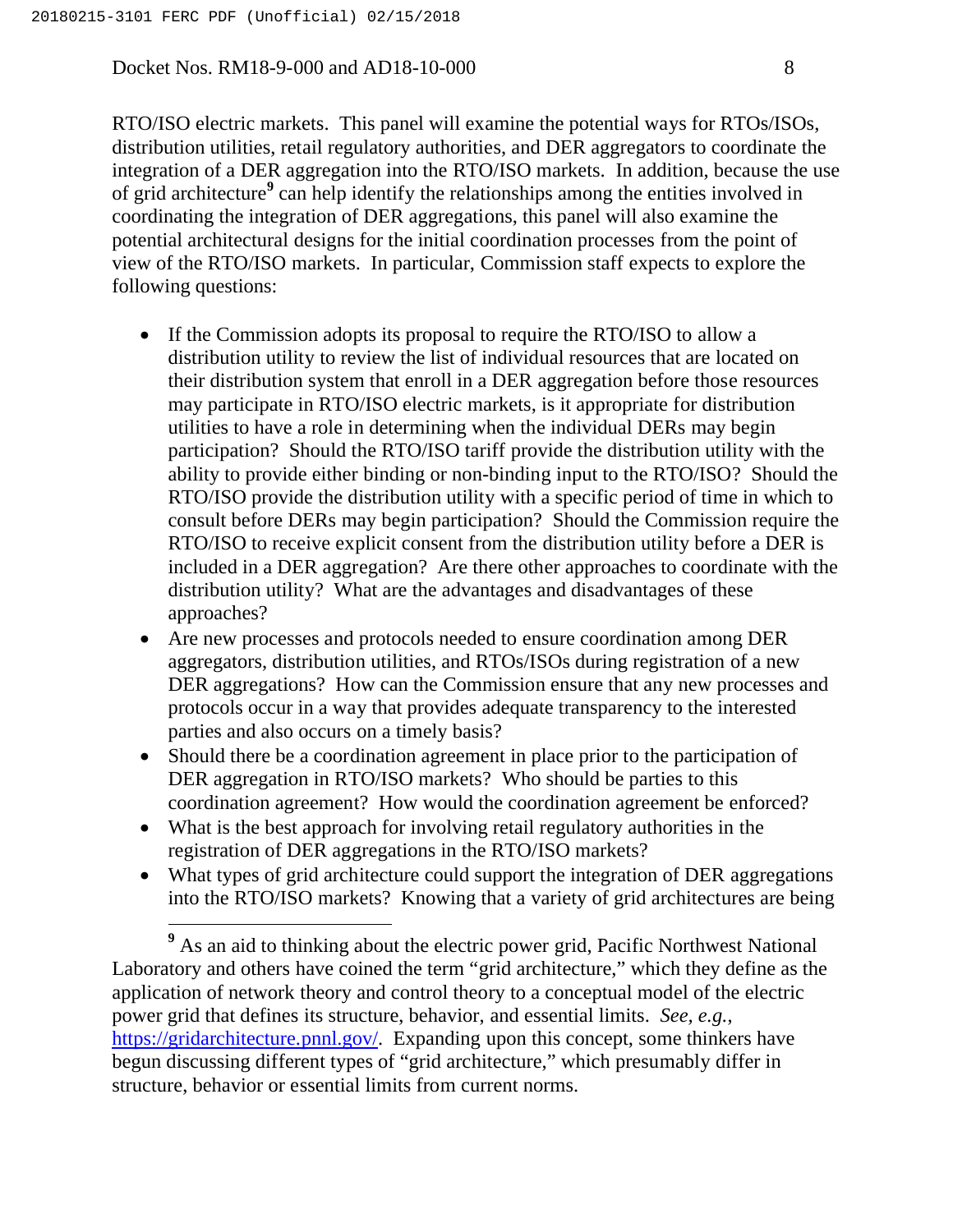explored in various regions, does it make sense for the Commission to consider specific architectural requirements for RTOs/ISOs for the effective integration and coordination of DER aggregations?

### **Panel 7: Ongoing Operational Coordination**

This panel will focus primarily on the operational considerations associated with both individual DERs and DER aggregations and with the interactions and communications between DERs, DER aggregators, distribution utilities, and transmission operators. In the NOPR, the Commission acknowledged that ongoing coordination between the RTO/ISO, a DER aggregator, and the relevant distribution utility or utilities may be necessary to ensure that the DER aggregator is dispatching individual resources in a DER aggregation consistent with the limitations of the distribution system.**<sup>10</sup>** The Commission proposed that each RTO/ISO revise its tariff to establish a process for ongoing coordination, including operational coordination, among itself, the DER aggregator, and the distribution utility to maximize the availability of the DER aggregation consistent with the safe and reliable operation of the distribution system. To help effectuate this proposal, the Commission also proposed to require each RTO/ISO to revise its tariff to require the DER aggregator to report to the RTO/ISO any changes to its offered quantity and related distribution factors that result from distribution line faults or outages. The Commission also sought comment on the level of detail necessary in the RTO/ISO tariffs to establish a framework for ongoing coordination between the RTO/ISO, a DER aggregator, and the relevant distribution utility or utilities. To further explore these issues, Commission staff expects to explore the following questions:

- What real-time data acquisition and communication technologies are currently in use to provide bulk power system operators with visibility into the distribution system? Are they adequate to convey the information necessary for transmission and distribution operators to assess distribution system conditions in real time? Are new systems or approaches needed? Does DER aggregation require separate or additional capabilities and infrastructure for communication and control?
- What processes/protocols do distribution utilities, transmission operators, and DERs or DER aggregators use to coordinate with each other? Are these processes/protocols capable of providing needed real-time communications and coordination? What new processes, resources, and efforts will be required to achieve effective real-time coordination?
- What are the minimum set of specific RTO/ISO operational protocols, performance standards, and market rules that should be adopted now to ensure

 $\overline{a}$ 

**<sup>10</sup>** NOPR at P 155.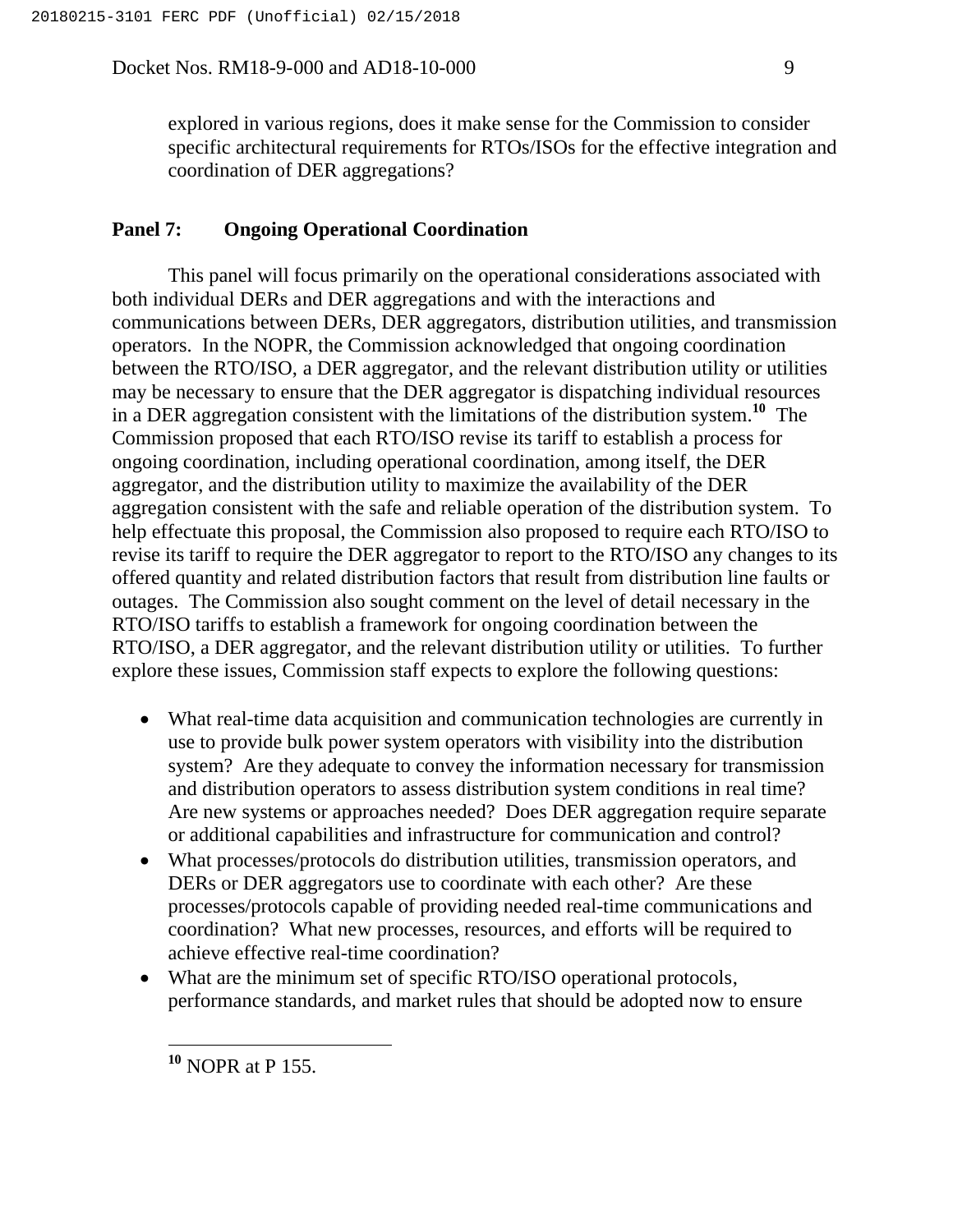operational coordination for DER aggregation participating in the RTO/ISO markets? What additional protocols may be important for the future? Should the Commission adopt more prescriptive requirements with respect to coordination than those proposed in the NOPR? If so, what should the Commission require?

- Should distribution utilities be able to override RTO/ISO decisions regarding dayahead and real-time dispatch of DER aggregations to resolve local distribution reliability issues? If so, should DER aggregations nonetheless be subject to nondeliverability penalties under such circumstances?
- Is it possible for DERs or DER aggregations participating in the RTO/ISO markets to also be used to improve distribution system operations and reliability? If so, please provide examples of how this could be accomplished.
- Can real-time dispatch of aggregated DERs address distribution constraints? If not, can tools be developed to accomplish this?
- Should individual DERs be required to have communications capabilities to comply with control center obligations? What level of communications security should be employed for these communications?
- How might recent and expected technical advancements be used to enhance the coordination of DER aggregations, for example, integrating Energy Management Systems (EMS) and Distribution Management Systems (DMS) for efficient operational coordination?